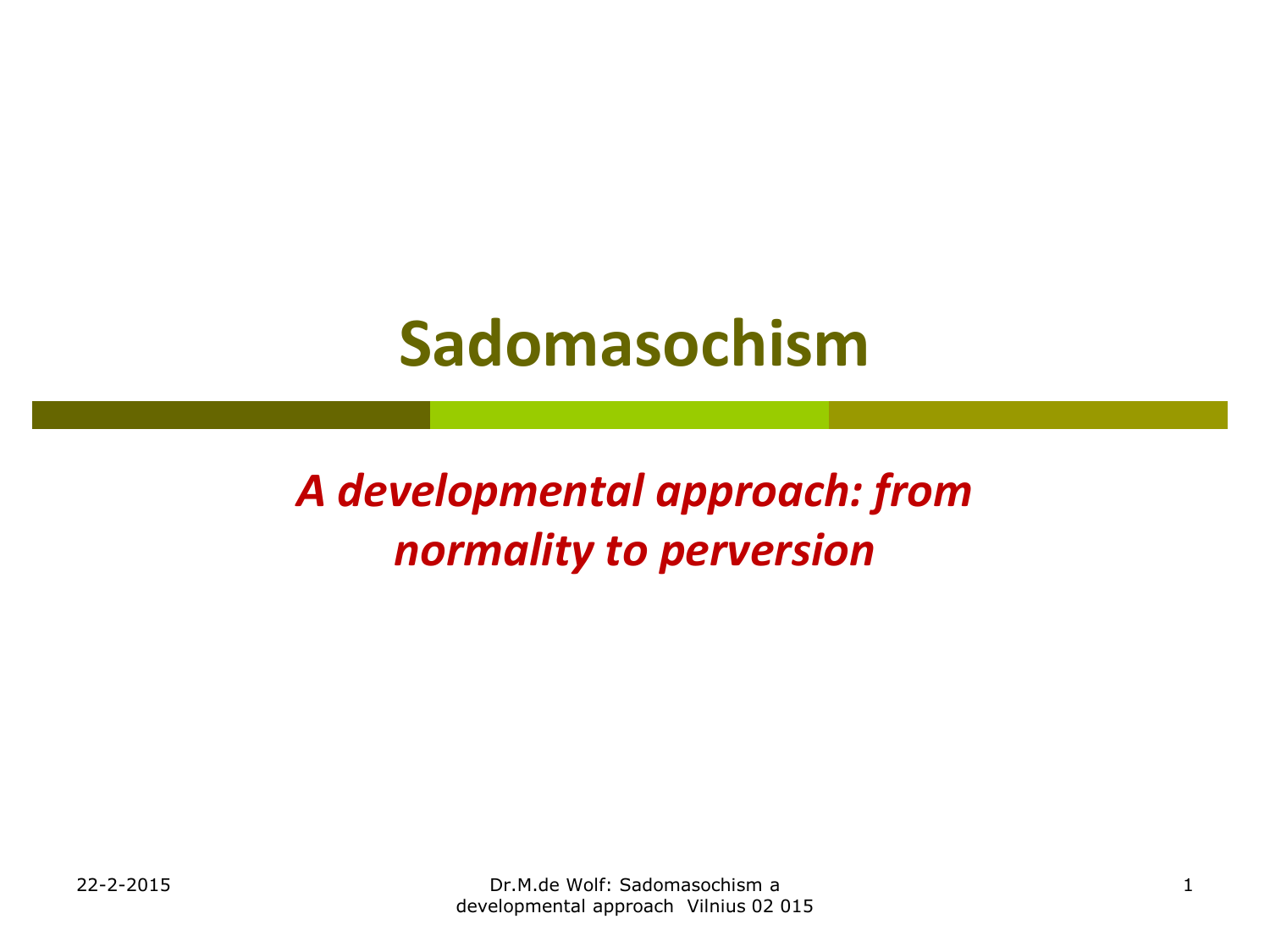## **Three essays on the theory of sexuality (1895)**

- About the psychosexual development and by that about the formation of character
- $\Box$  Related to the psychosexual stages
- Those stages are following each other in time. One after each other
- So Freud describes sexual development related to the erotogenic zones
	- **n** Oral character
	- **Anal character**
	- **Phallic character**
	- Oedipal character
	- Genital character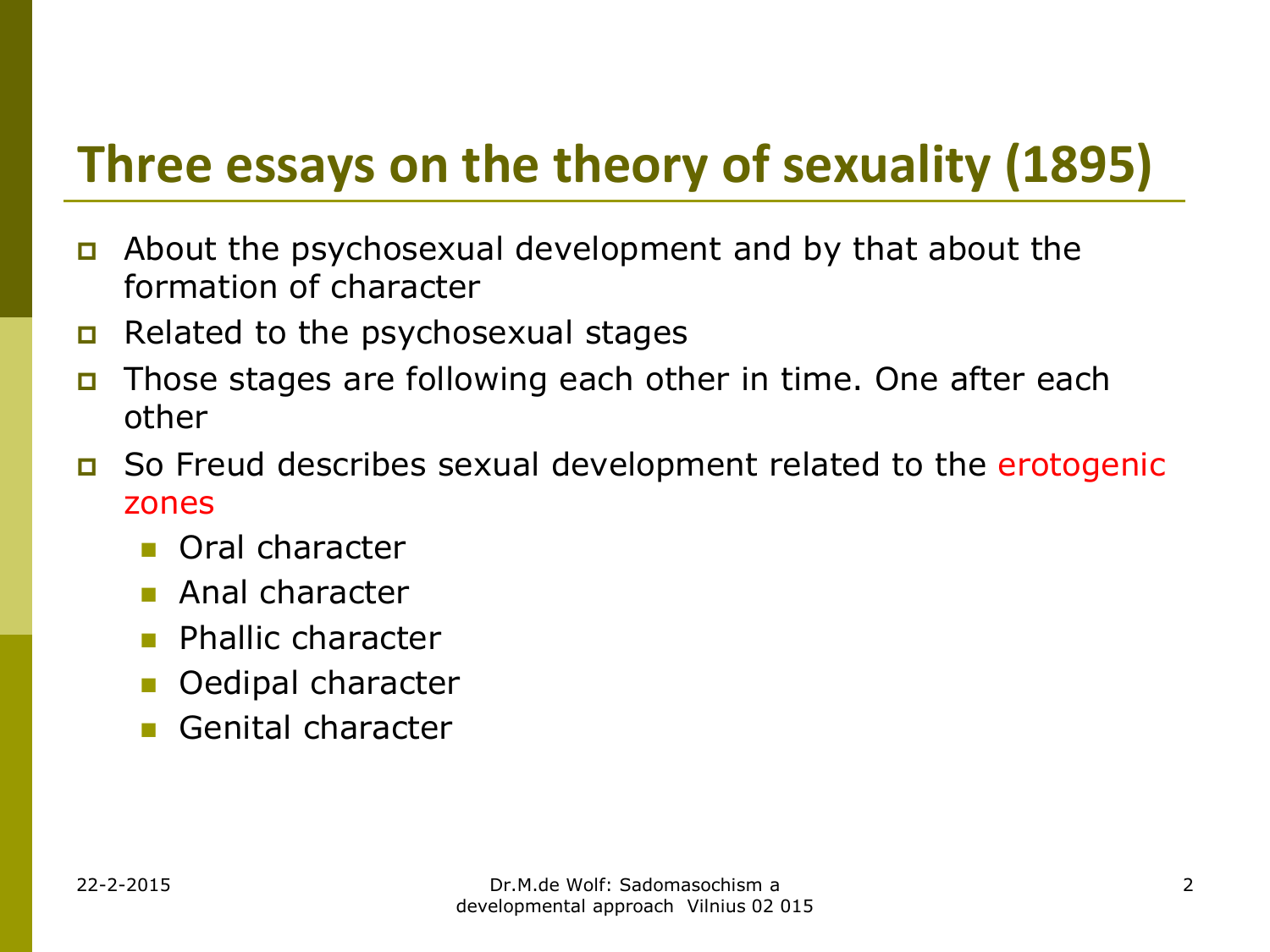## **Three essays on the theory of sexuality (1895)**

- Soon Freud realized that the relation between the developmental stages which were following each other in time and the development of character was much more complicated.
- In other words the relation between inner drives, their gratification and the development of the personality was much more complicated
- That is why A.Freud developed her concept of the developmental lines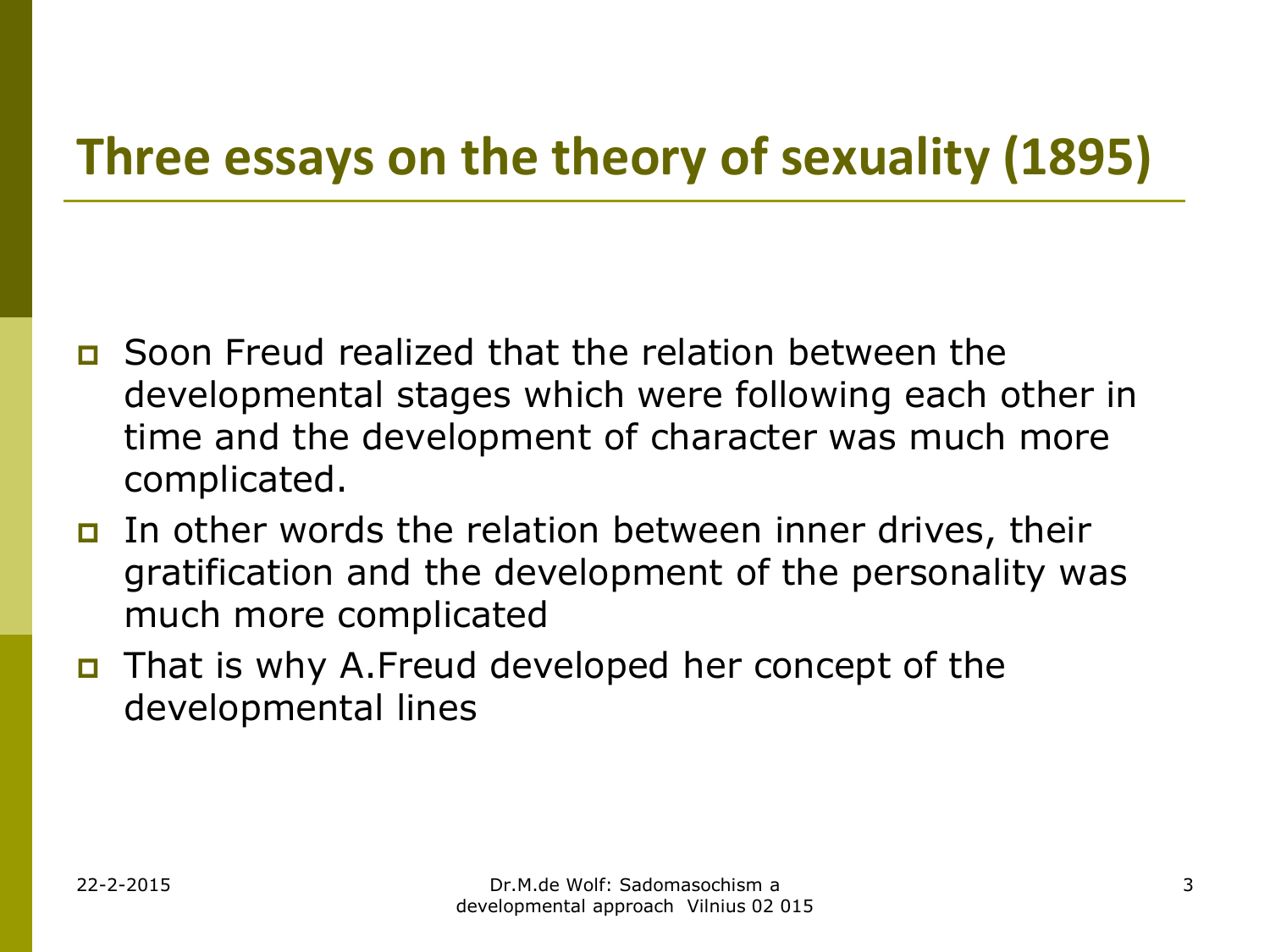- She stressed the fact that development was a going on process
- In development one developmental stage will influence the other
- A going on process also on the continuüm from normality to pathology
- **D** Developmental lines represents the result from the interaction between drive and superego development and their reaction upon influences from the external world
- It is about external behavior which can be observed and about the inner development, necessary for making the next developmental step in an adequate way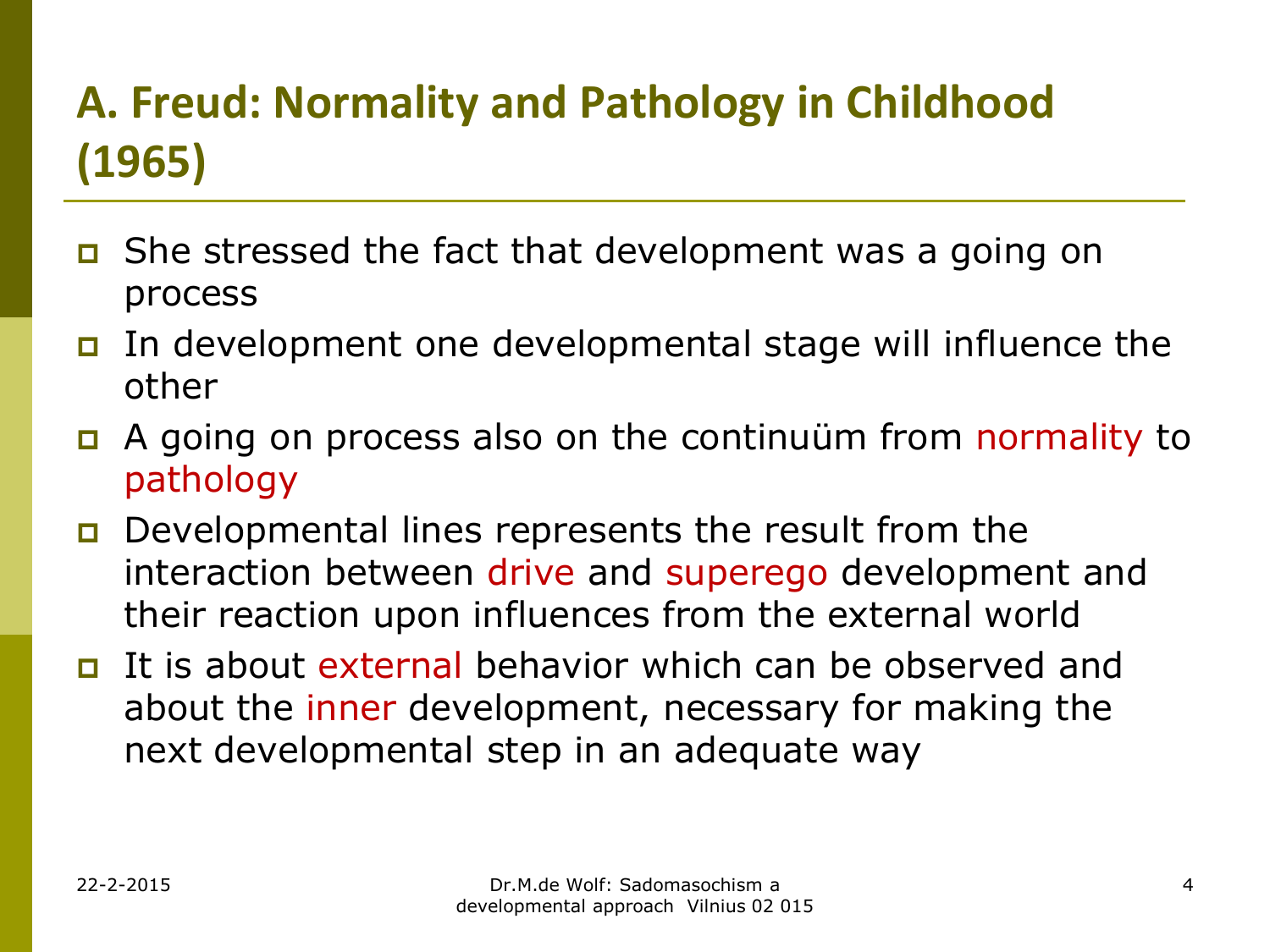- She described one developmental line as basic related to the other ones namely that one that follows the development of the child
	- which is in the beginning of their development completely dependent of the care of the maternal object
	- At the end as a young adult able to function emotionally and fysically on their own, in a self confident way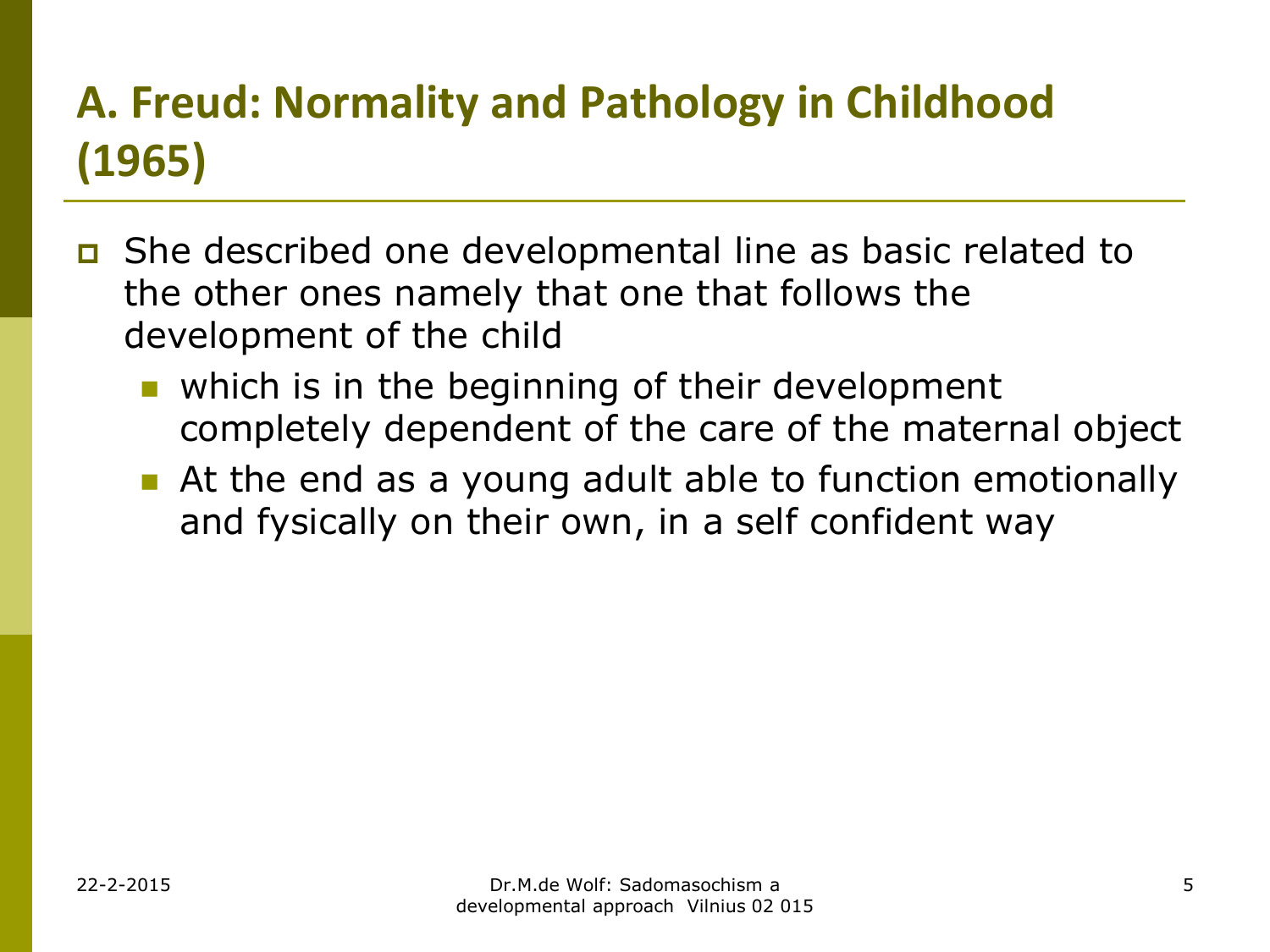- At the end the human infant has developed into a personality which has found a balance between autonomy and relatedness
	- Biologically unity between mother and child
	- **Need satisfying anaclytical relation between mother/child** based upon the physical needs of the child
	- **Diectconstancy**
	- **Able to bear ambivalencies**
	- Object relatedness
	- **Latency**
	- Puberty and Adolescence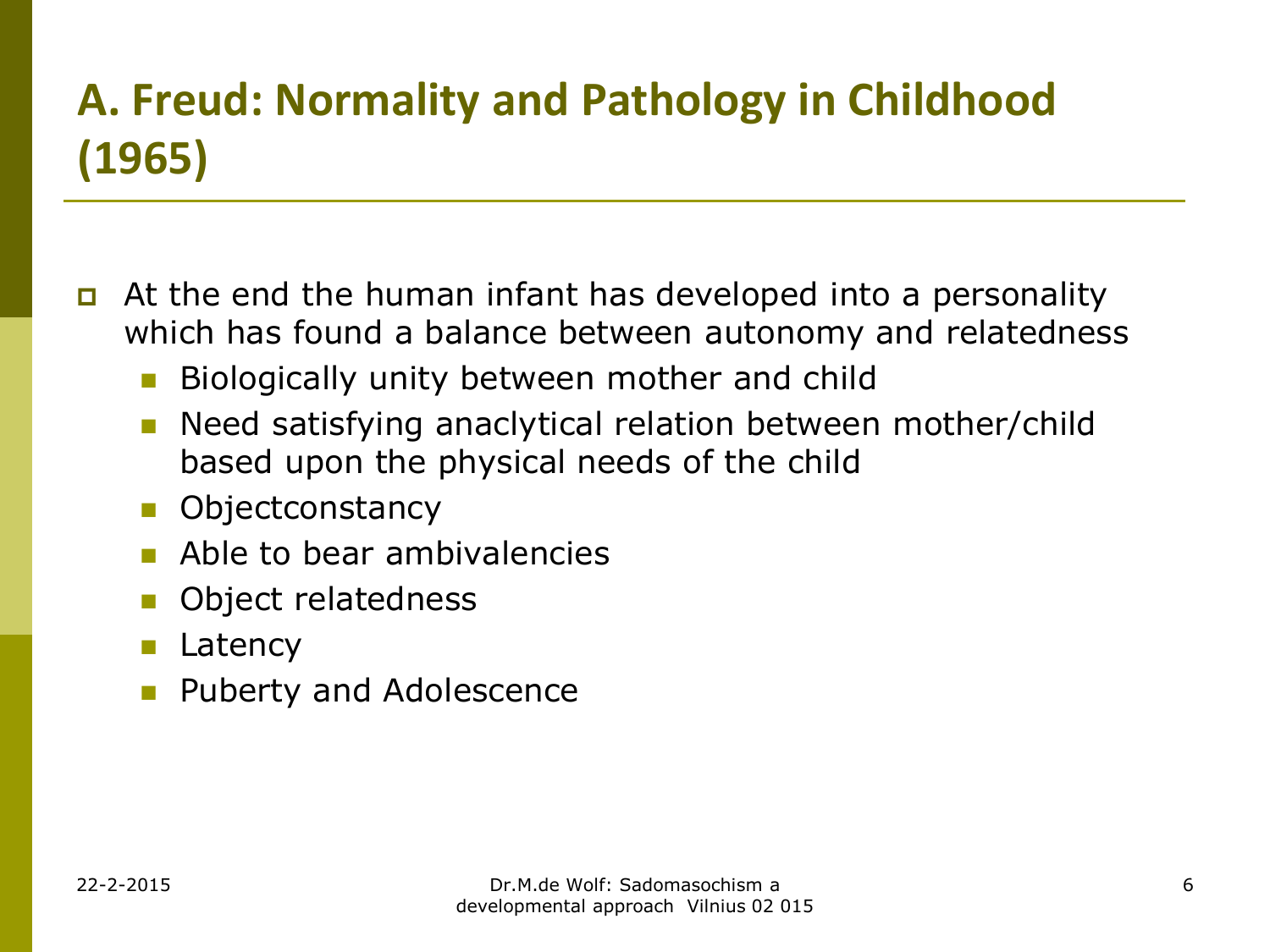The concept of the developmental lines makes it possible to:

- Differentiate between different forms of pathology
- 1. Conflictual pathology: the hysteric and obsessive compulsive neurosis (somatic self)
- 2. Developmental pathology: psychosomatics and borderline (psychological self)
- To bring together Normality and Pathology
- $\triangleright$  In case of perversions Kernberg developed a developmental line about sadomasochism from normality to perversion *(Aggression in personality disorders and perversions 1992)*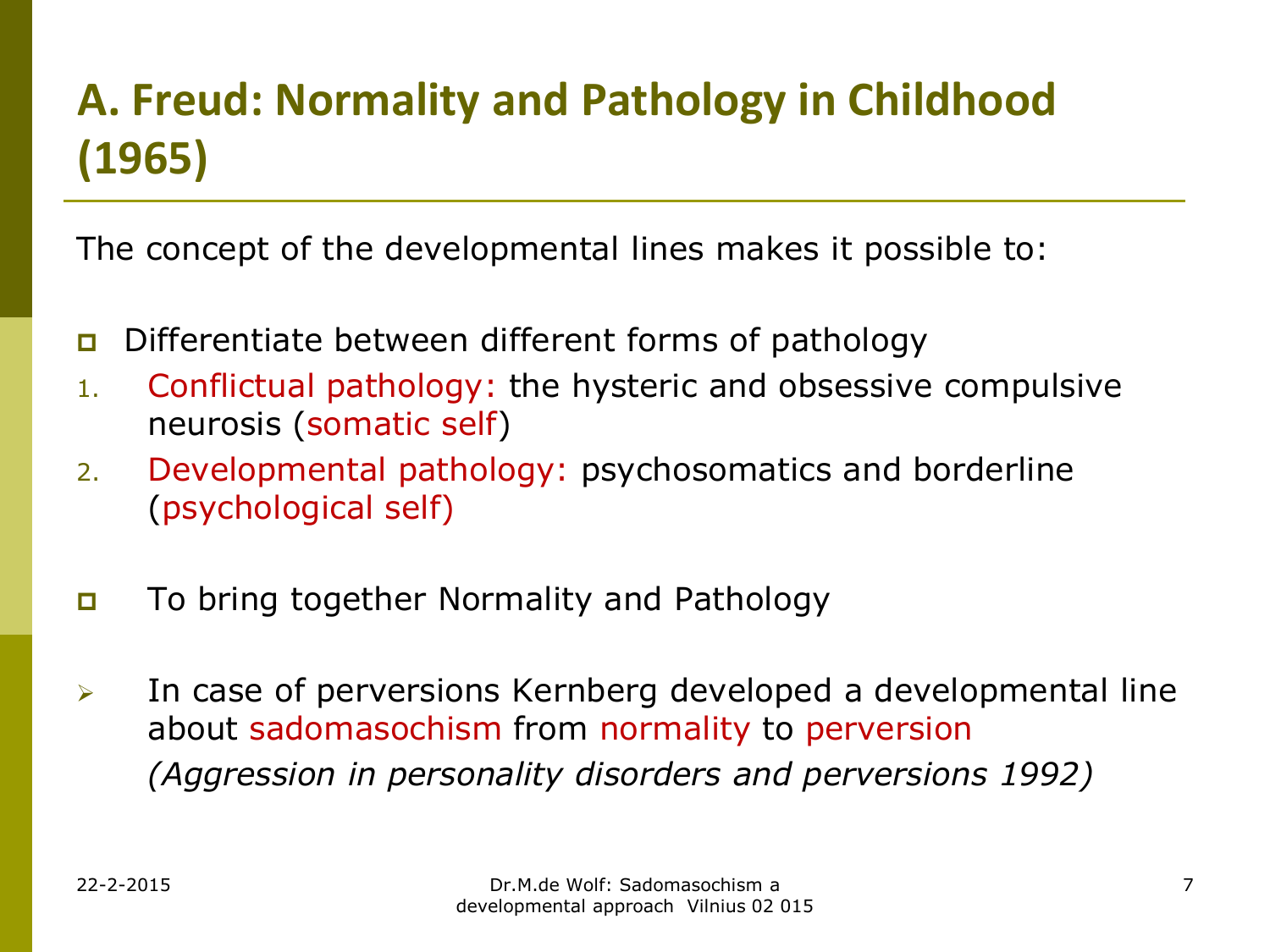#### **Three essays on the theory of sexuality (1895)**

- **Behavior is related to drives and the regulation of them**
- **D** Drives manifest themselves in a specific way related to the developmental fases: *drives and component drives*
- **D** Masochism as a (component) drive

#### **A child was beaten (1919)**

- Masochism as a psychological reaction on and a defense against the oedipal constellation
- Unconscious guilt feelings: repression of the oedipal wishes.
- **Both drive and defensive activity**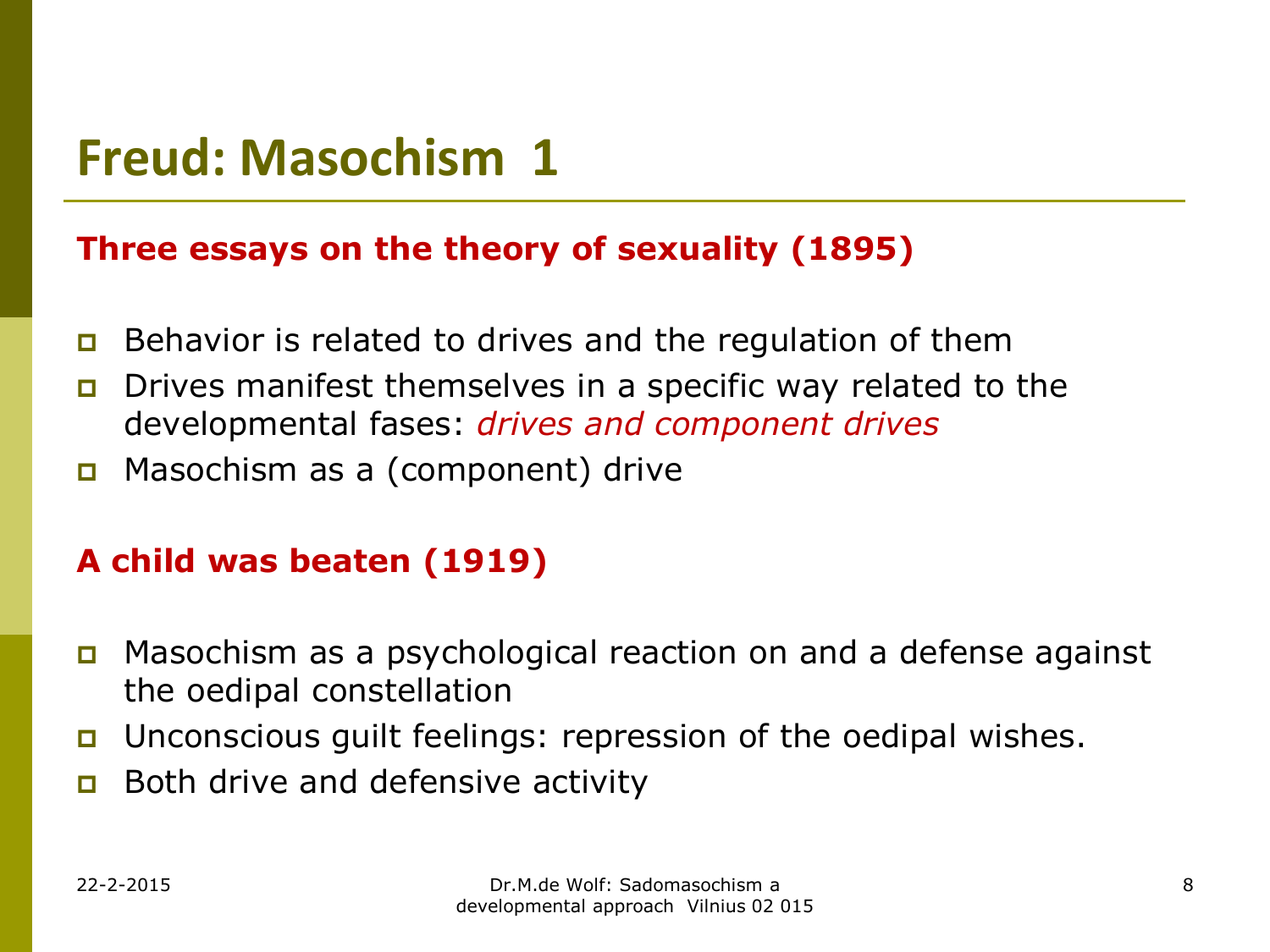### **Beyond the pleasure principle (1920)**

- Introduction of the death instinct
- For the first time: primary and secundary masochism
- **p** Primary masochism related to the death instinct

### **The Economic problem of masochism (1924)**

- Two drives: sexuality and agression
- **p** Primary masochism: related to the concept of the death drive,
- **D** Secundary masochism
- **<u>n</u>** Feminine masochism:
- Moral masochism: related to the superego and the unconscious need for punishment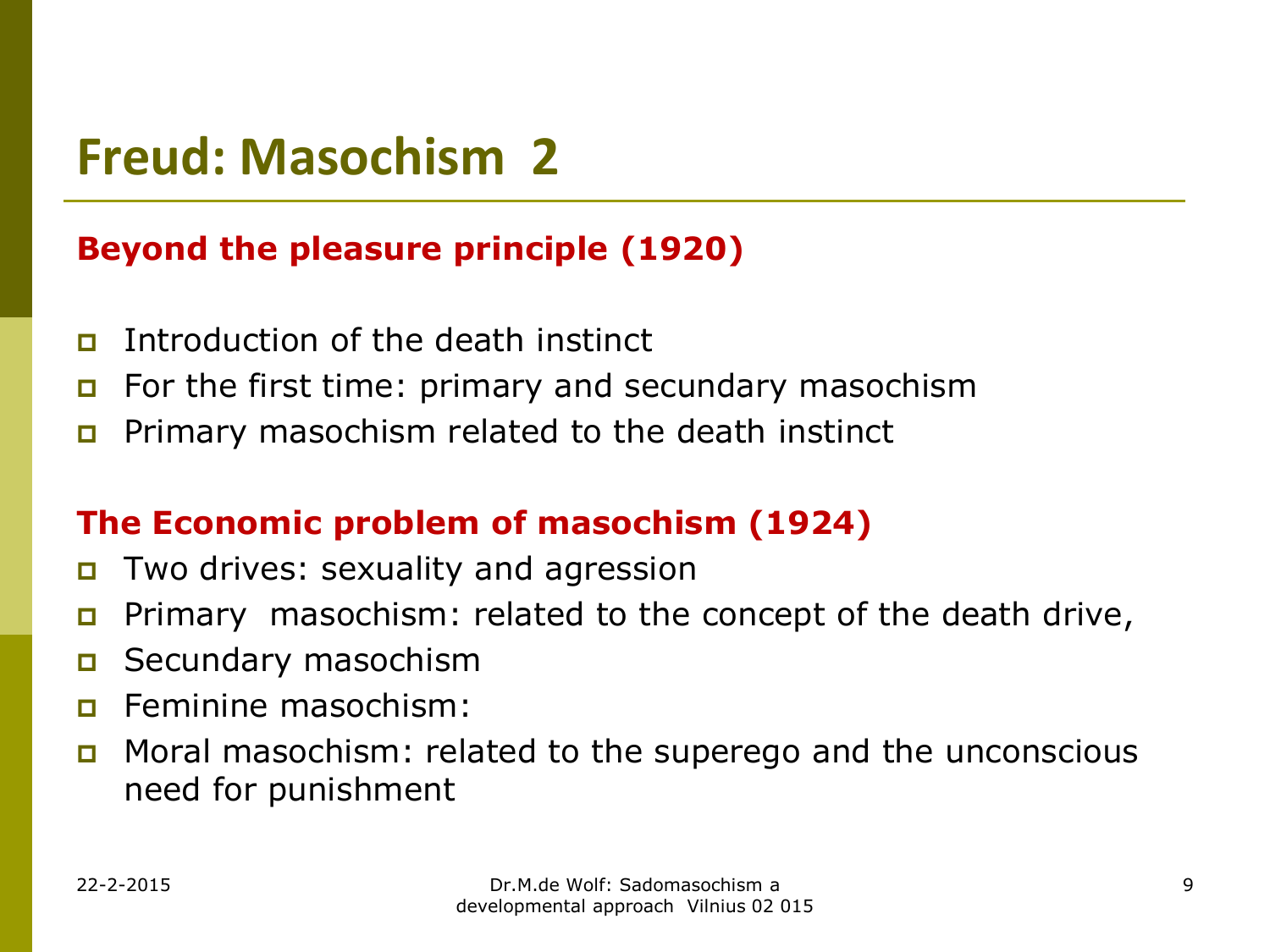### **Analysis Terminable and interminable (1937)**

**EXECUTE:** Further elaboration of the difference between primary and secondary masochisme

### **Masochism**

- A psychological reaction to and defense against the oedipal constellation
- An Inborn drive, primary masochism
- More and more attention to the narcissistic aspects of masochism and
- In case of masochism: analyzing the preoedipal forerunners of the superego
- **E** Keep an eye on the development of early object relations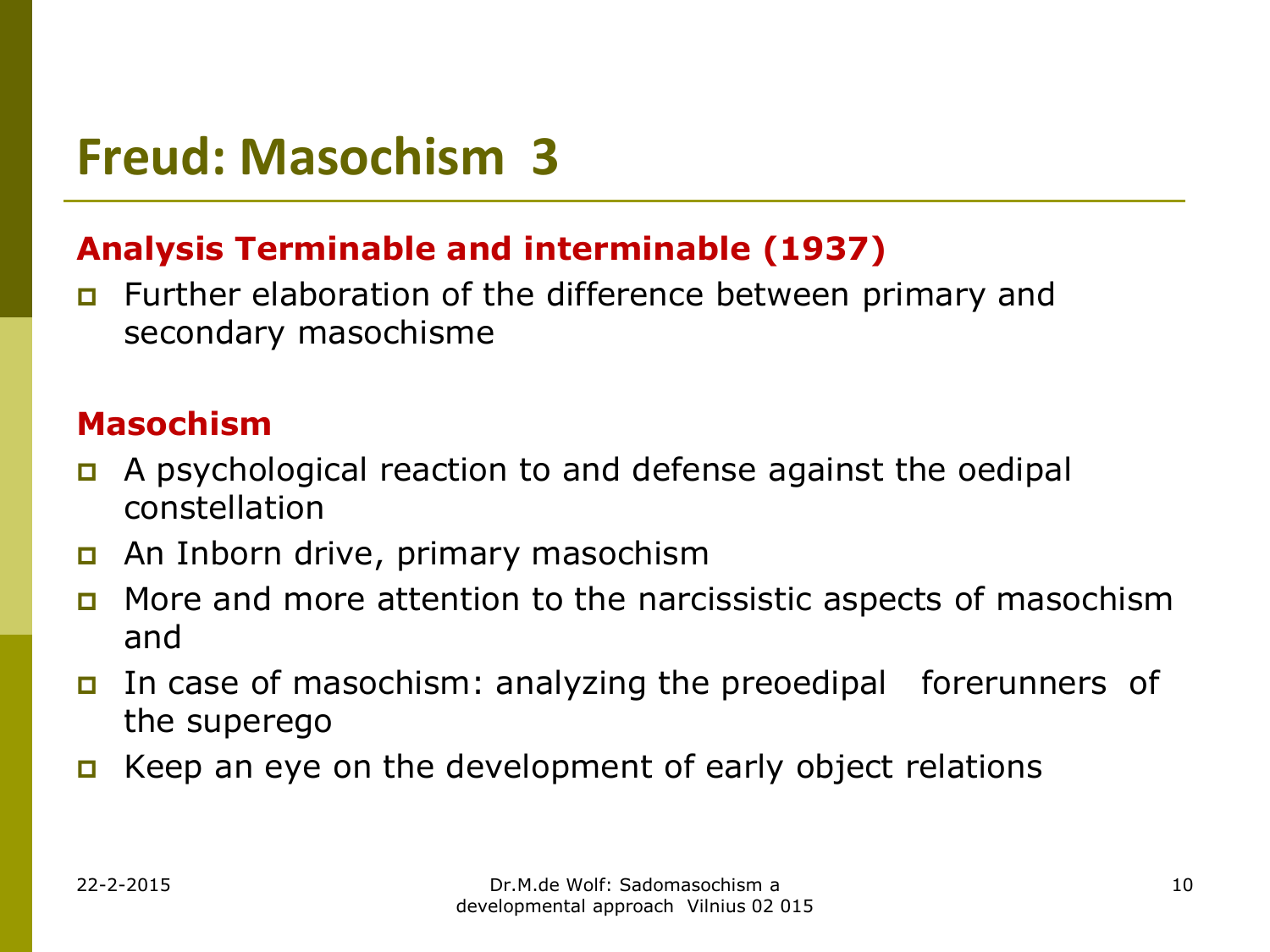- **n** Nowadays more focus upon intense feelings of anxiety and agression than on guilt feelings
- Upon narcissistic vulnerabilities and childish feelings of being all mighty.
- Differentiation of masochism as a part of te conflictual pathology and as a part of developmental pathology
- Kernberg (1992) developed a developmental line related to masochism from normality to perversion.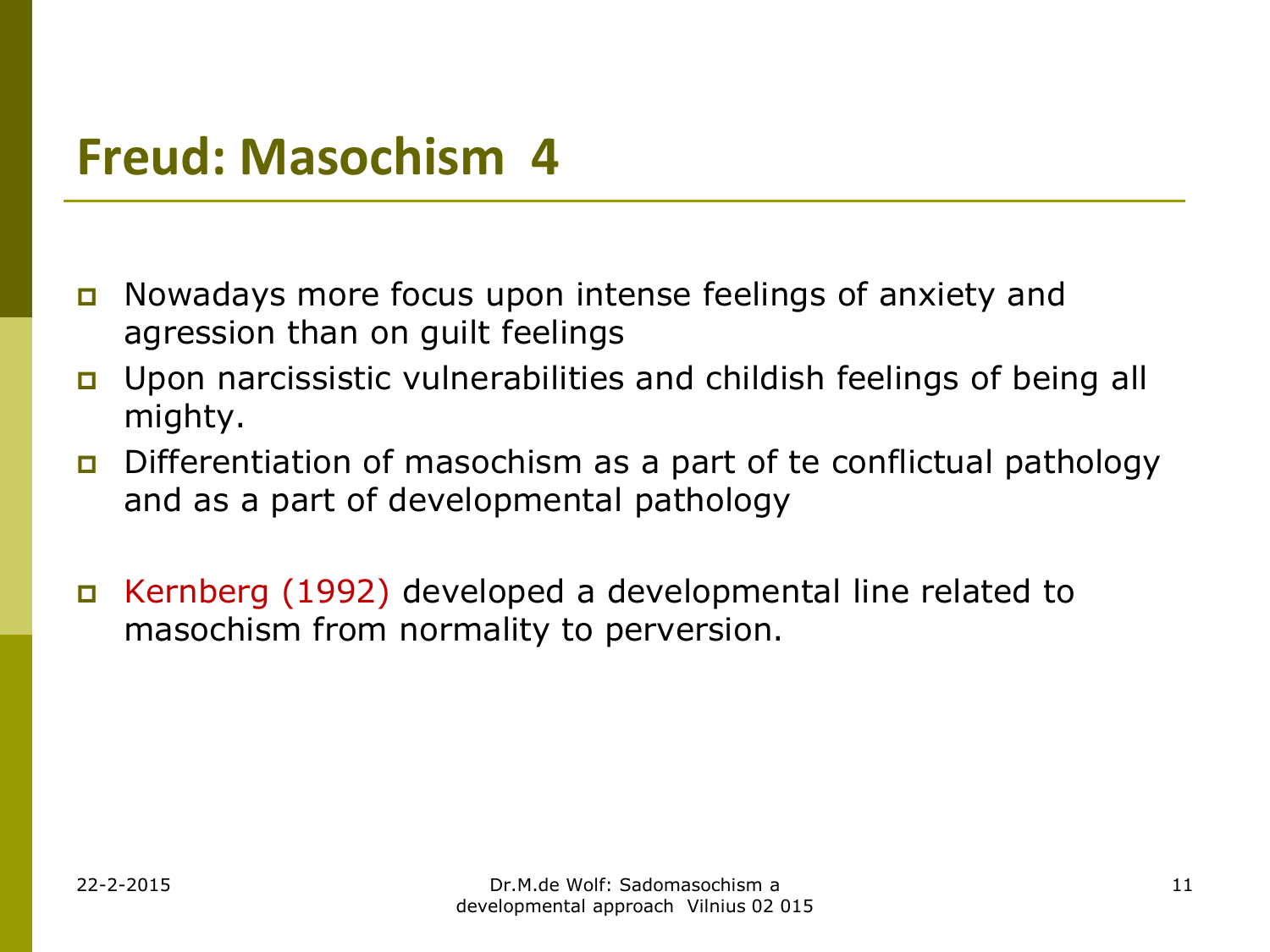## **Kernberg: Normal Masochism**

- The price you have to pay for adequate integration of normal superego functions
- There are unconscious guilt feelings which will manifest themselves when repressed infantile wishes are activated
- $\Box$  Self criticism in a realistic way, that can bring in some dysphoric feelings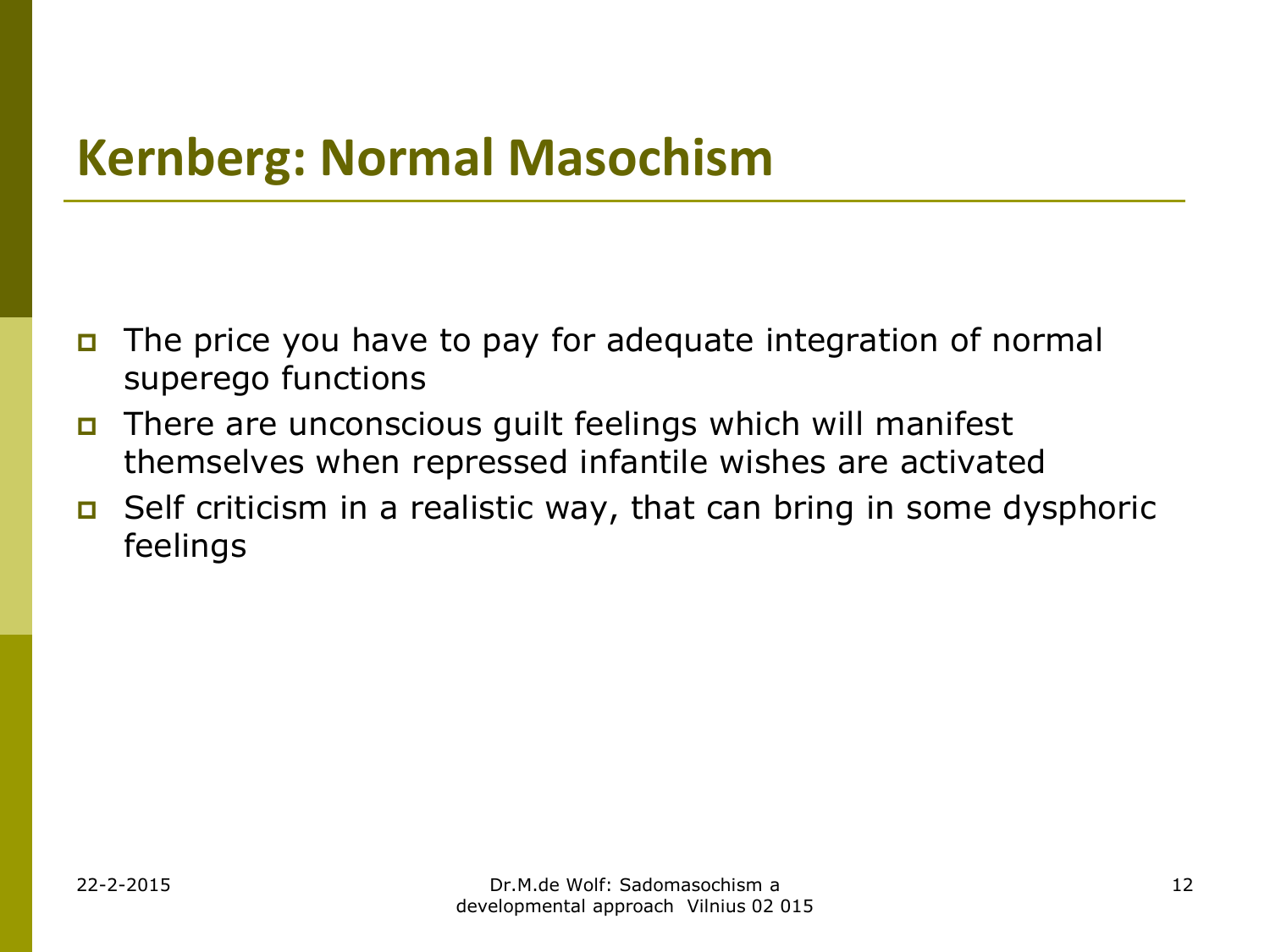## **Kernberg: Depressive masochistic P.D.**

#### **Within the area of the neurotic personality organization**

- Strong but integrated Superego and an integrated Ego identity
- Dependent on support, love and acceptation by others. Because of their inner feelings of ambivalences about others which activate intense feelings of guilt
- **Problems in the expression of agression**
- They feel very responsable, and are focused very much on their job performances
- High expectations and standards, by failing depressive reaction
- Vulnerable for rejection by and disappointments in other people
- **Related to moral masochism**
- These people are able to live on the level of take and give, they can react with love and emotional understanding to other people
- **n** Conflicts and by that conflictual pathology is dominating.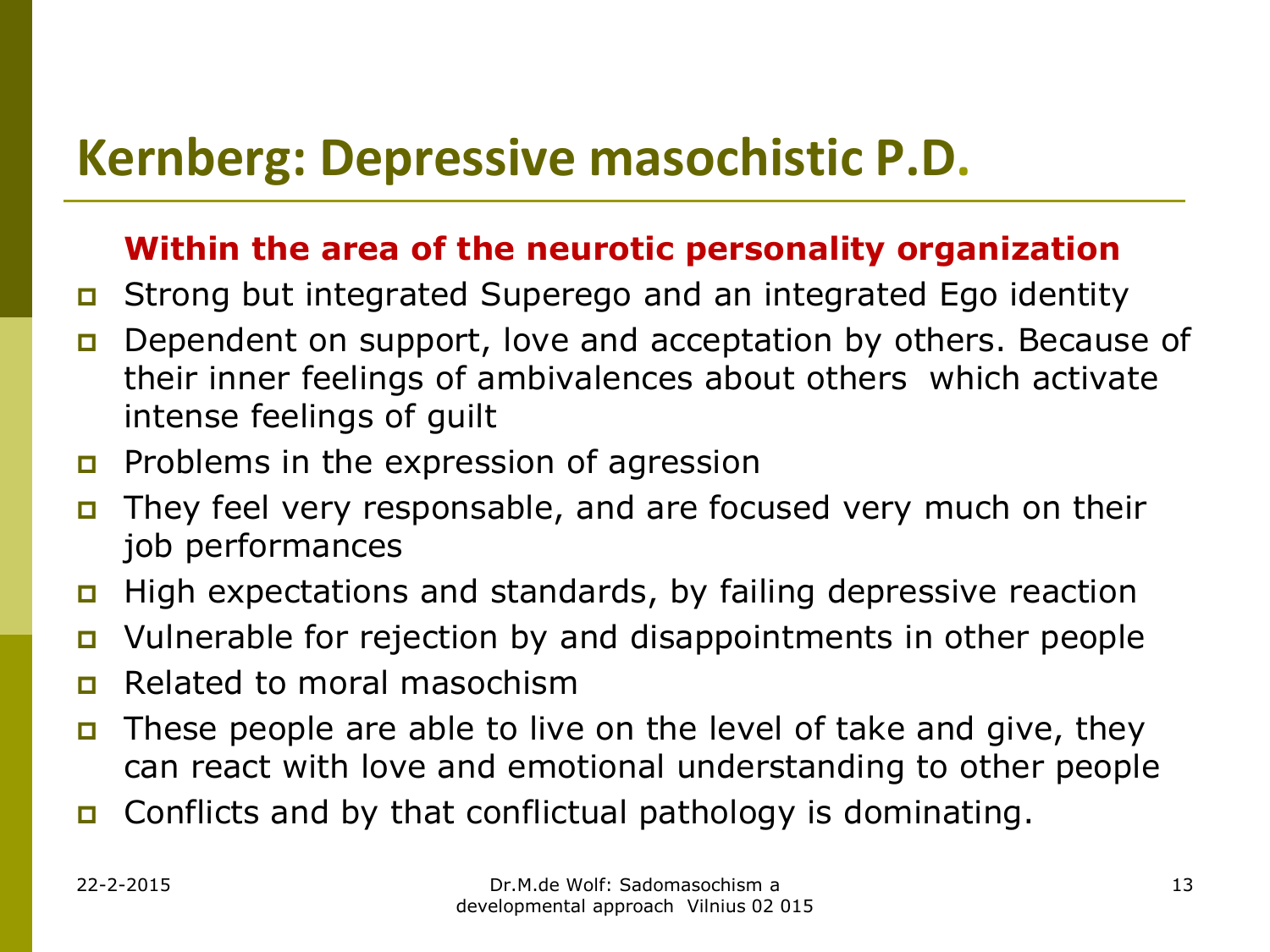## **Kernberg: Sadomasochistic P.D.**

### **Within the area of the borderline personality organization** (more high level)

- **Partial Object relations, ego diffusion**
- **EXT** Archaic forms of defense related to splitting
- Alternating between sadistic or masochistic behavior to the same person
- They experience themselves as victims of the agression coming from outside
- Mostly there are in their history stories about,verbal,fysical or even sexual abuse
- Both conflictual and developmental pathology; conflicts and deficits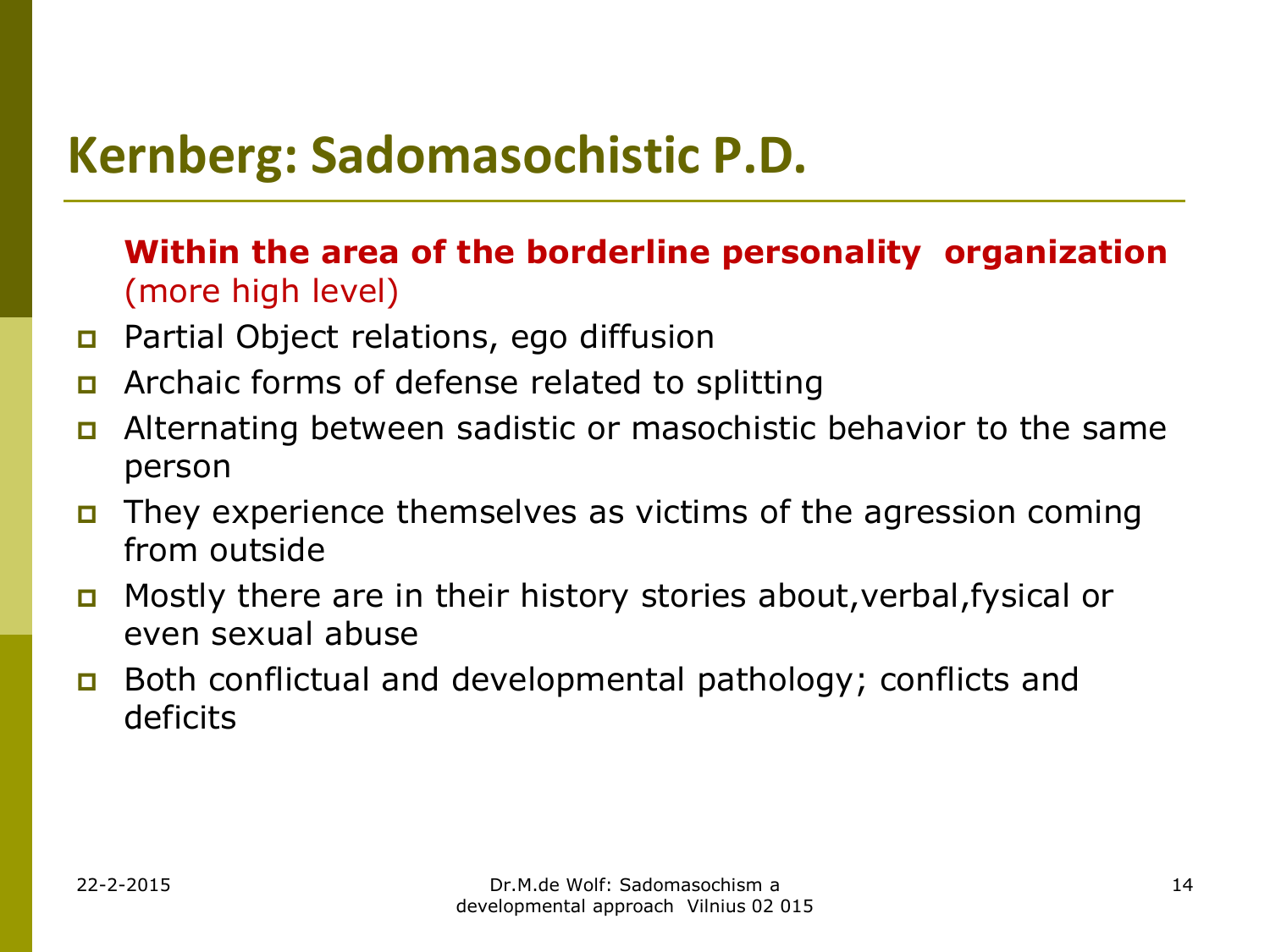### **Kernberg: Primitive selfdestructivity and self harm**

### **Within the area of the borderline personality organization** (medium and low level)

- Severe self destuctive behavior, severe superego pathology, absence of the ability of experiencing guilt feelings
- $\triangleright$  Those patients in whom the histrionic or dependent personality disorder is dominant. Intensely dependent on other.Selfdestructivity is related to intensive feelings of anger, or with temporarely deep depressive reactions. It is an unconscious way to control again the environment by provoking guilt feelings in people in the outside world.
- $\triangleright$  This group is caracterized by malignant narcissism. They are not involved in other people. Their selfdestructivity is provoked at the moment their pathological grandiose self is hurt. That results in the experience of traumatic rejection or humiliation.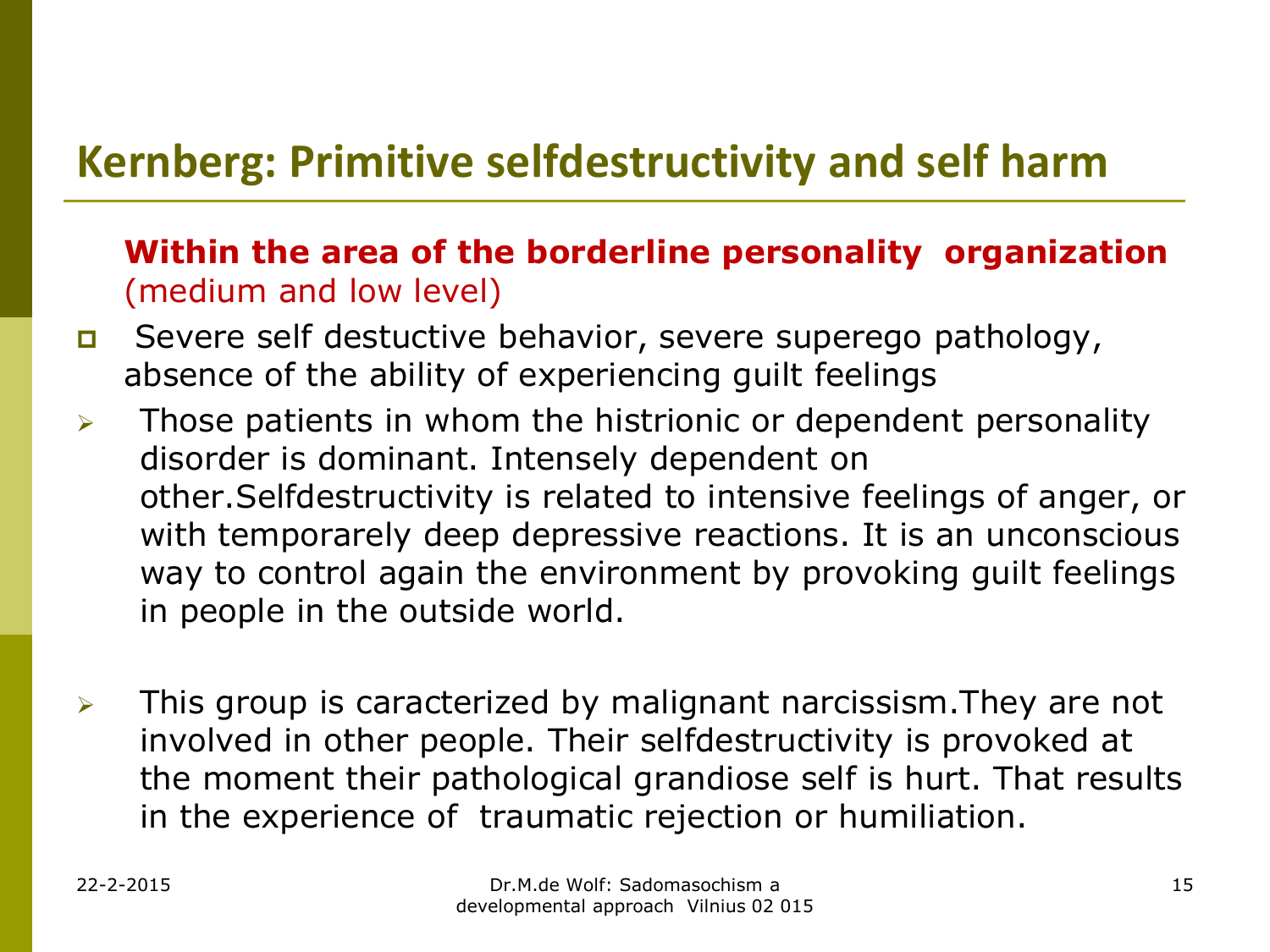### **Kernberg: Primitive selfdestructivity and self harm**

Their suicidal or selfdestructive behavior goes openly together with sadistic behavior.It is about their trying to triomf over pain In a way those people triomf over those people wo feel schocked by that extereme behavior

 $\triangleright$  The third group in this area is caracterized by psychotic aspects. In their histories forms of bizarre suicidal attempts can change with extreme crualties against other people. There is no firm differentiation between inner and outer world, fantasy and reality or self and object

In this developmental line developed by Kernberg about masochism we see that the integration of the superego is diminishing and the primitive agression against the self or the other is raising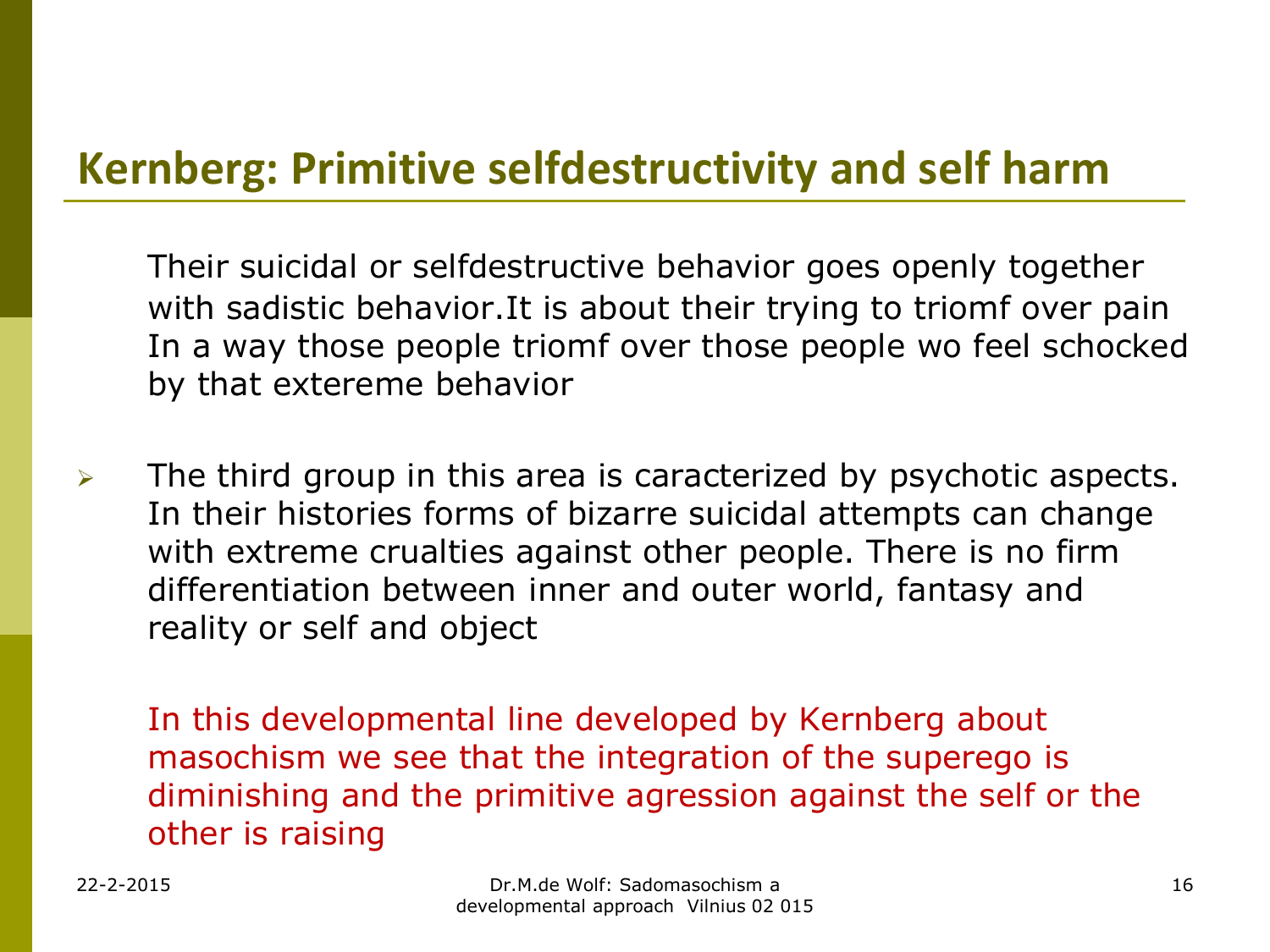## **The functional meaning of Masochism**

There is always something like masochism:

- As long as there is a superego,helplesness and frustration in early childhood, a need for object relations and a need for self definition
- As long as there is separation, individuation, internalization. And as long as there are interactive conflicts between Ego and Superego, there will be a form of masochistic behavior.
- Masochism is related to gratification but that gratification is not only sexual, the pleasure principle has different forms of expression
- The pleasure principle can be related to agression, or related to maintaining important object relations, or to the adequaat feelings of selfdefinition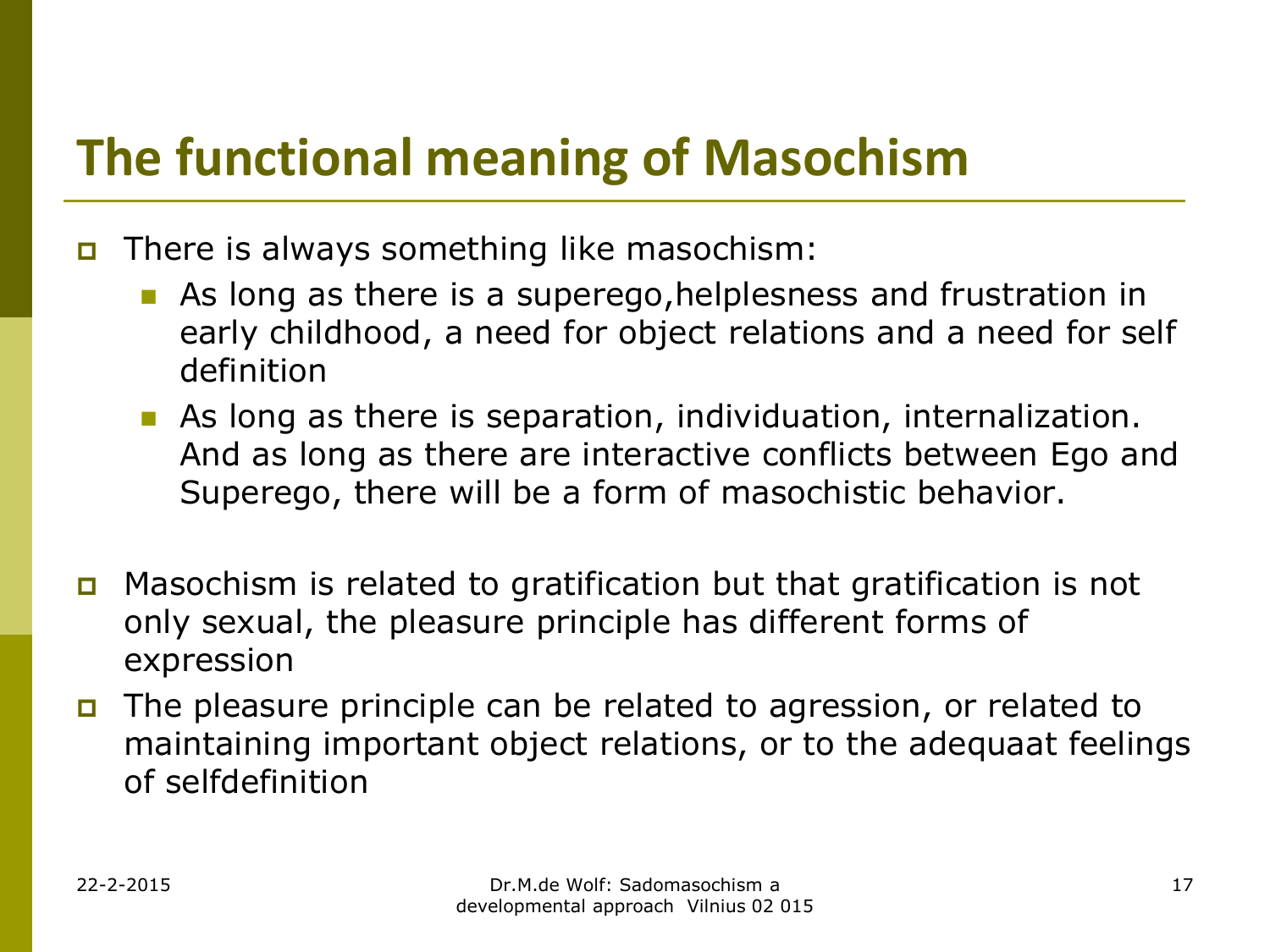## **Masochism and Guilt feelings**

- $\Box$  Sometimes masochism is the price that have to be paid for because of forbidden oedipal wishes.
	- **A** sadistic Superego is punishing a masochistic Ego
	- By punishment one is freed from unconscious guilt feelings
- **D** Agression is externalized in the outside world, the masochistic patient provokes pain and anger at other object while he is inducing guilt feelings in the other who is behaving quite agressively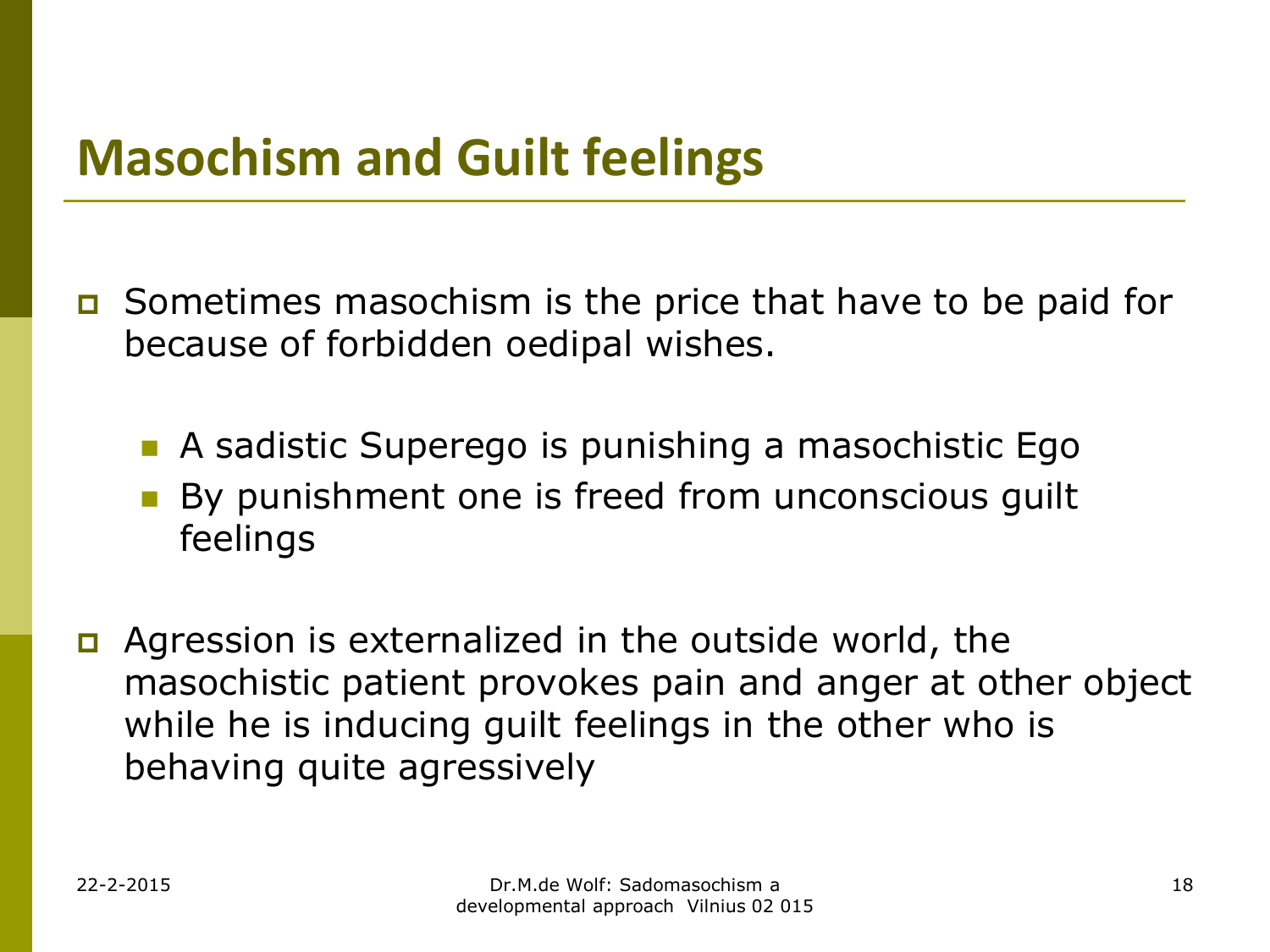## **Masochism and maintaining object relations**

- In the masochistic activity prae-oedipal agression towards the primairy caring object is directed toward the self
- For the masochistic patient pain and frustration became equal to get love and they get a meaning in maintaining vital object relations
- The masochistic activities help to control: "It depends all on me………… I am not doing well………. when I change, the relation will change into a good direction ". So the patient is in control of the quality of the object relation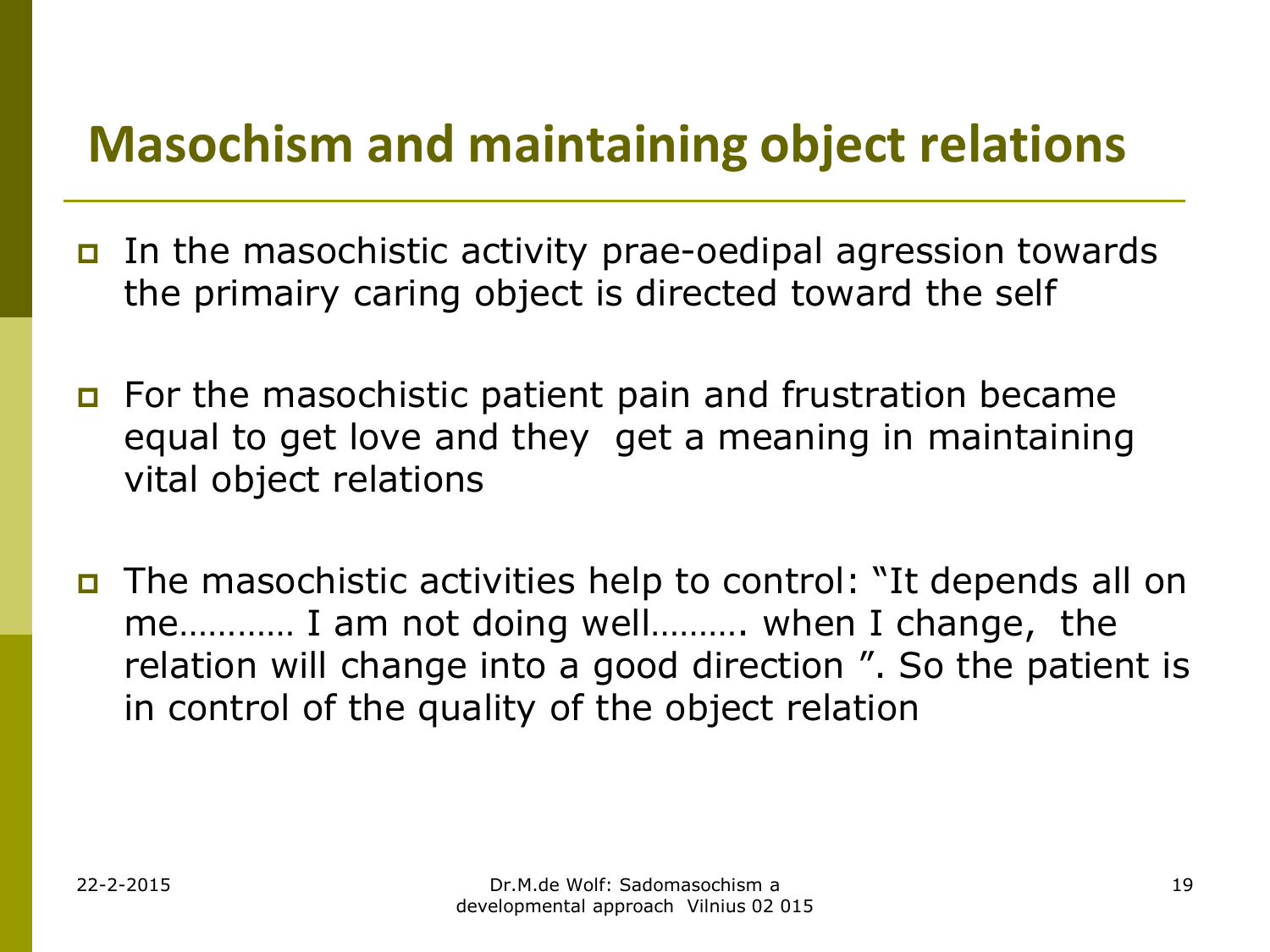## **Masochism and Self esteem**

- Where frustration, helplesness and the loss off magic al mighty fantasies are there, the masochism sometimes has the function of repairing the failure of the self esteem.
- **D** Masochism is related to narcissism, these role is very important during the separation and individuation proces